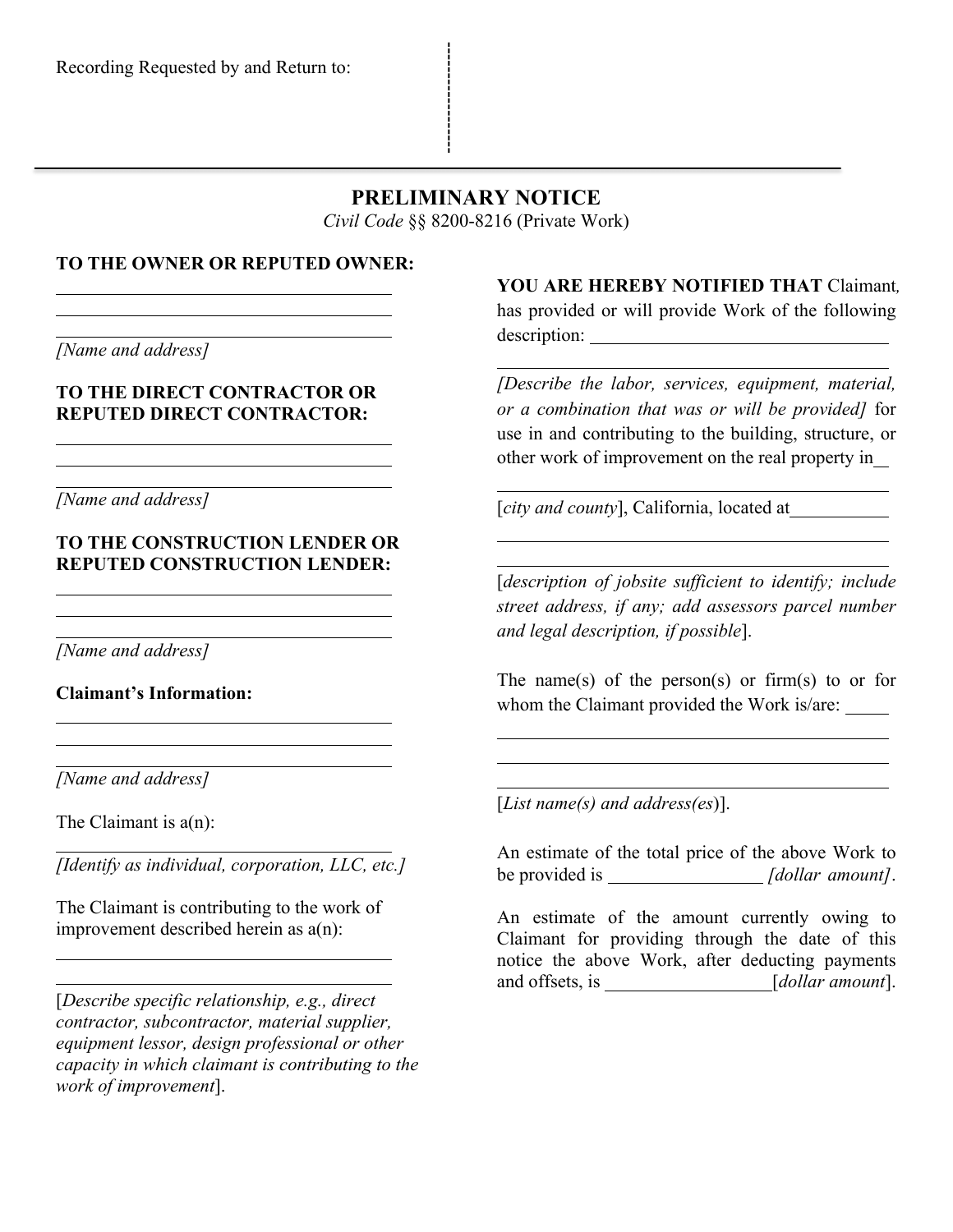# **NOTICE TO PROPERTY OWNER**

**EVEN THOUGH YOU HAVE PAID YOUR CONTRACTOR IN FULL, if the person or firm that has given you this notice is not paid in full for labor, service, equipment, or material provided or to be provided to your construction project, a lien may be placed on your property. Foreclosure of the lien may lead to loss of all or part of your property. You may wish to protect yourself against this by (1) requiring your contractor to provide a signed release by the person or firm that has given you this notice before making payment to your contractor or (2) any other method that is appropriate under the circumstances**.

**This notice is required by law to be served by the undersigned as a statement of your legal rights. This notice is not intended to reflect on the financial condition of the contractor or the person employed by you on the construction project.**

**If you record a notice of cessation or completion of your construction project, you must within 10 days after recordation send a copy of the notice of completion to your contractor and the person or firm that has given you this notice. The notice must be sent by registered or certified mail. Failure to send the notice will extend the deadline to record a claim of lien. You are not required to send the notice if you are a residential homeowner of a dwelling containing four or fewer units.**

I declare that I am authorized to file this claim on behalf of the claimant. I have read the foregoing document and know its contents thereof; the same is true of my own knowledge. I declare under penalty of perjury that the foregoing is true and correct.

| Executed at | $\sqrt{City/}$ , California on | <i>[Date]</i> |
|-------------|--------------------------------|---------------|
| for         | [Name of Claimant].            |               |

[*Signature of Claimant*] *[Telephone number of Claimant]*

[*Printed or typed name*] *[Address of Claimant]*

[*Title of authorized agent of Claimant*]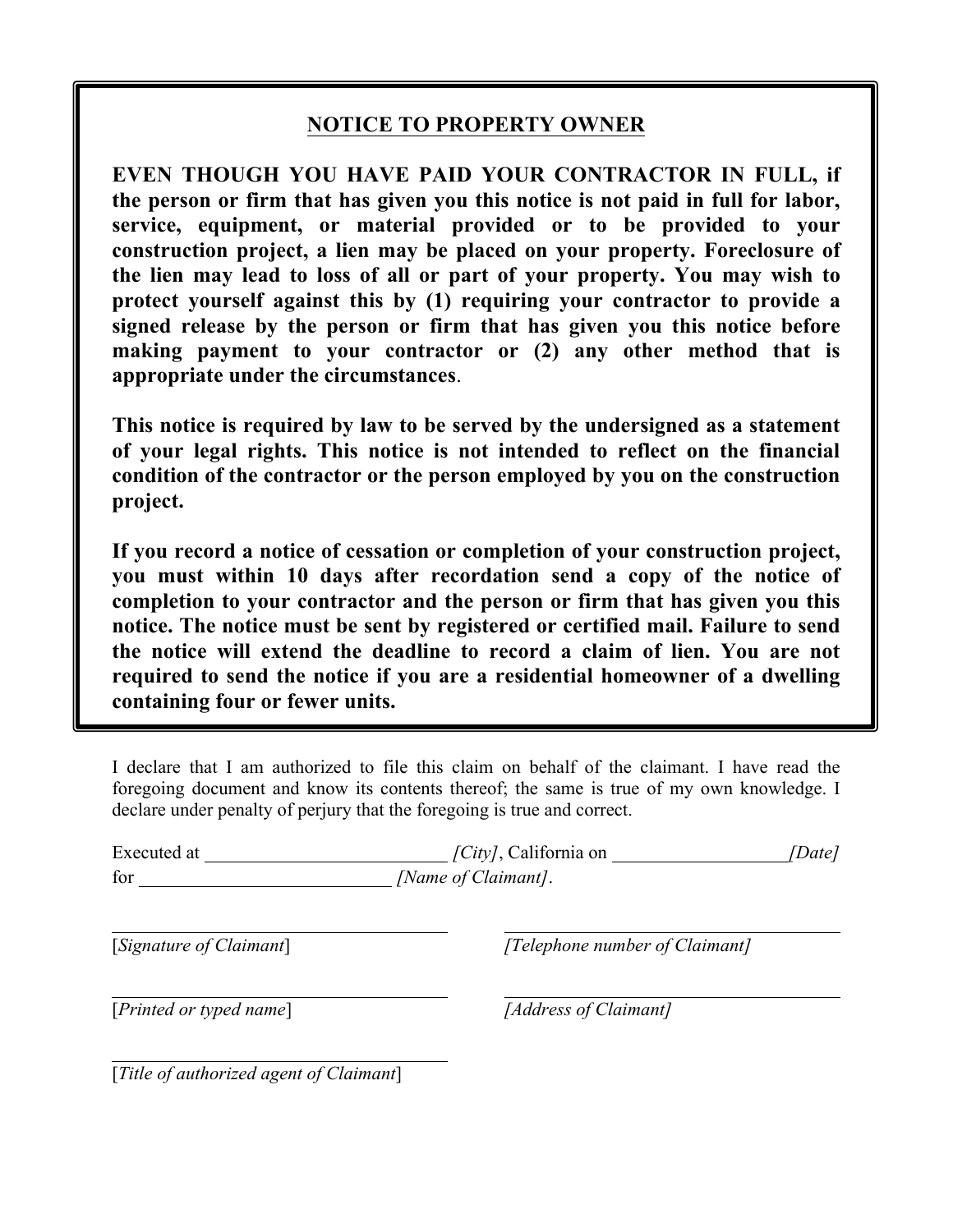## **PROOF OF SERVICE** *Civil Code* **§§ 8106, 8110**

| On                                                                                   | $[date]$ at $\Box$                                                           | $[time]$ , | the | undersigned |  |  |
|--------------------------------------------------------------------------------------|------------------------------------------------------------------------------|------------|-----|-------------|--|--|
| declarant served copies of the above PRELIMINARY NOTICE on the following persons by: |                                                                              |            |     |             |  |  |
| $\Box$ Personal Delivery;                                                            |                                                                              |            |     |             |  |  |
| Certified Mail;                                                                      |                                                                              |            |     |             |  |  |
| $\Box$ Registered Mail;                                                              |                                                                              |            |     |             |  |  |
| Express Mail;                                                                        |                                                                              |            |     |             |  |  |
| $\Box$ Overnight Delivery by Express Service Carrier; or,                            |                                                                              |            |     |             |  |  |
|                                                                                      | $\Box$ Leaving the Notice and Mailing a Copy as Provided in C.C.P. § 415.20. |            |     |             |  |  |
|                                                                                      |                                                                              |            |     |             |  |  |

At the addresses listed below *[List individually all names, addresses, and titles of persons served, and, if applicable, the parties or entities on whose behalf they were served]\**:

I declare under penalty of perjury under the laws of the State of California that the foregoing is true and correct.

Date:

*[Signature]*

*[Printed or typed name]*

*\*Once you have received the return receipt staple the returns to the original copy of this Proof of Service.*